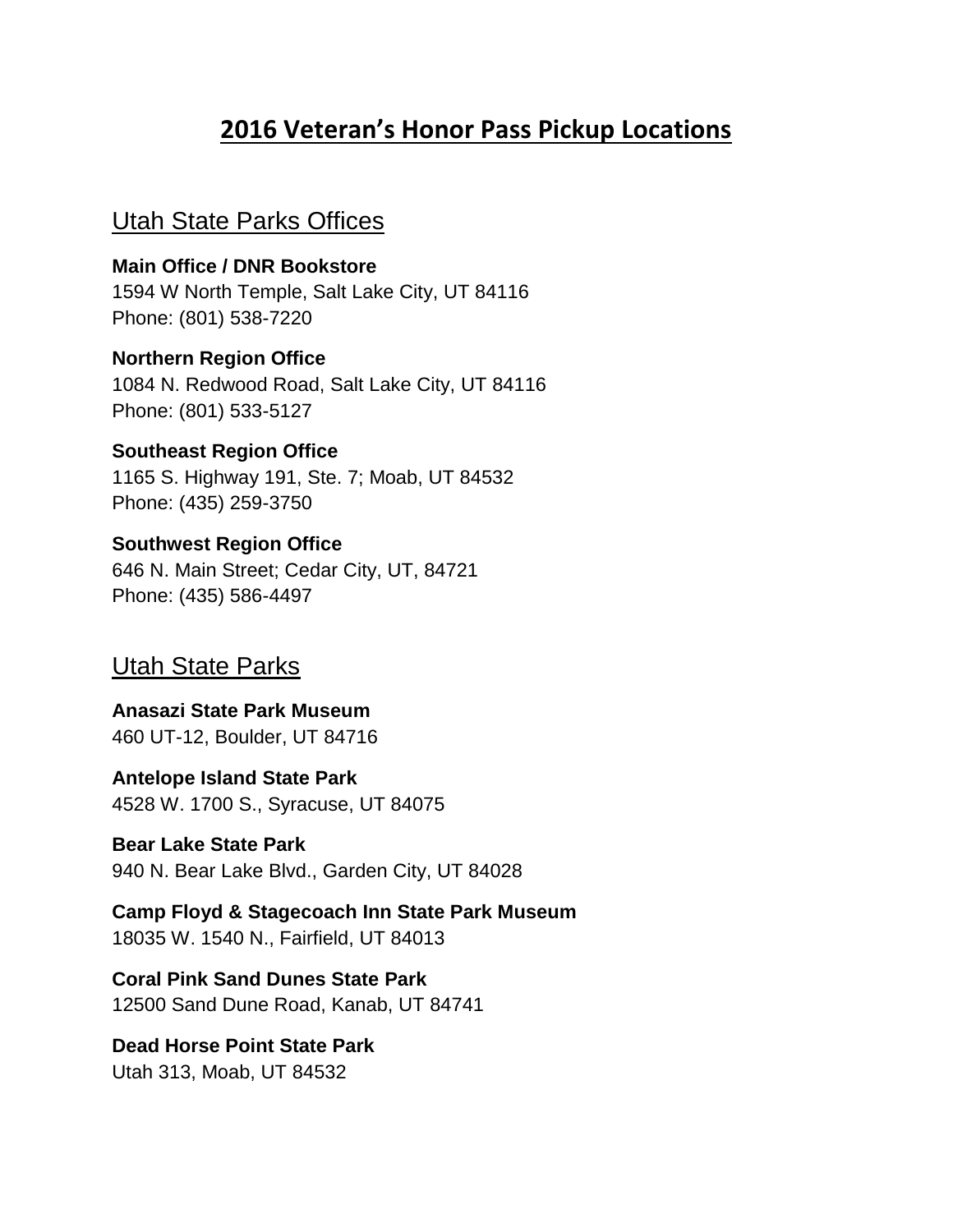**Deer Creek State Park** UT-314, Wallsburg, UT 84082

**East Canyon State Park** 5535 S. Highway 66, Morgan UT 84050

**Edge of the Cedars State Park Museum** 660 W. 400 N., Blanding, UT 84511

**Escalante State Park** 710 North Reservoir Road, Escalante, UT 84726

**Frontier Homestead State Park Museum** 635 North Main St., Cedar City, UT 84721

**Great Salt Lake State Park** 13312 West 1075 South, Magna, UT 84044

**Green River State Park** Green River, UT 84525

**Goblin Valley State Park** 18630 Goblin Valley Rd., Green River, UT 84525

## **Huntington State Park**

1343 Mohrland Rd, Huntington, UT 84528

**Hyrum State Park** 405 W. 300 S., Hyrum, UT 84319

**Jordanelle State Park** Jordanelle Reservoir, Utah

**Kodachrome Basin State Park** Cannonville, UT 84718

**Millsite State Park** Ferron Canyon Rd, Huntington, UT 84528

**Otter Creek State Park** Antimony, UT 84712

**Palisade State Park** 2200 Palisade Rd, Manti, UT 84642